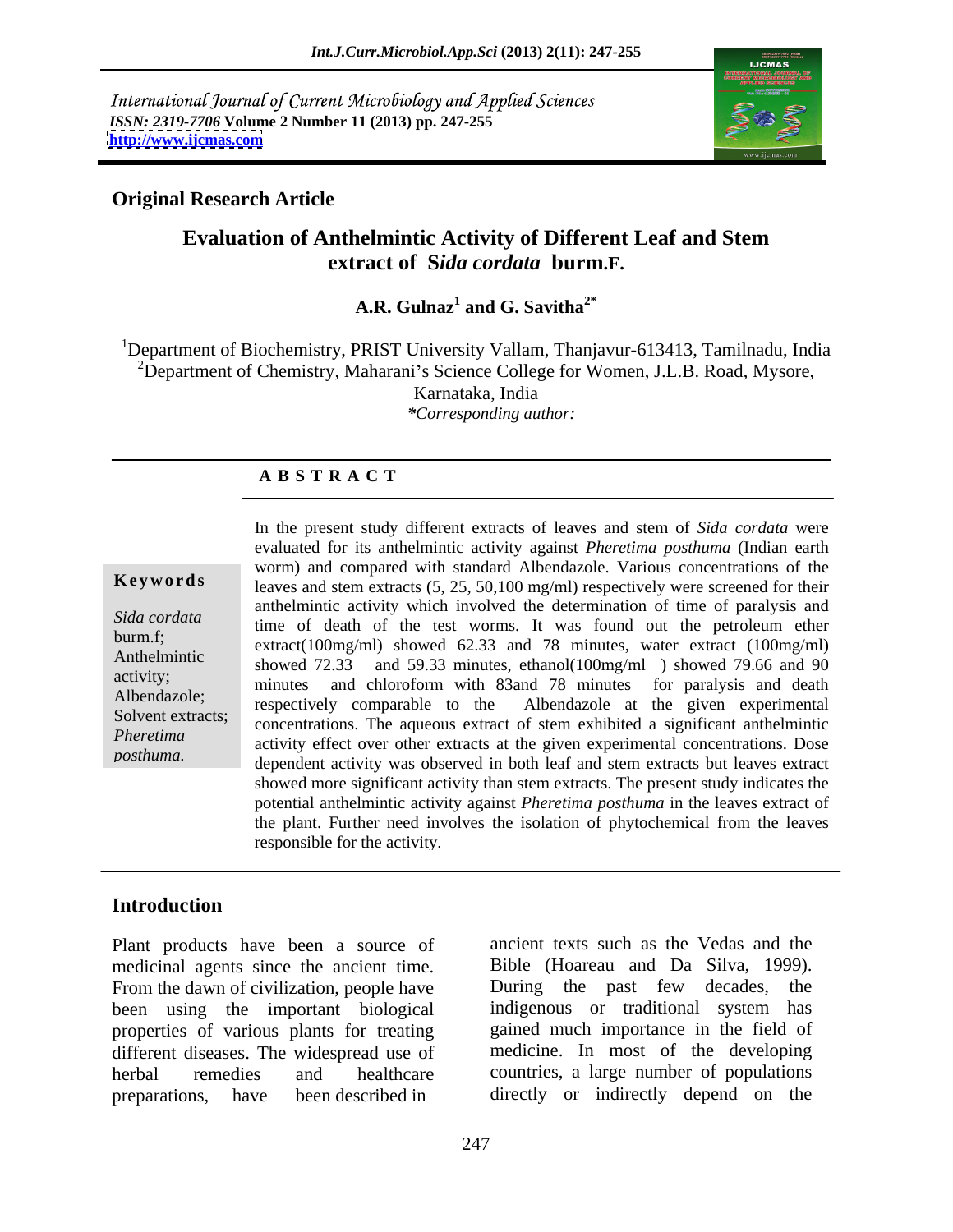one of the oldest method of curing diseases and infections, by using various plant are used to treat various forms of al., 2009) Sida cordata (Burm.f.) Borssum

According to World Health about two trailing branches that occasionally root at billion people suffer from parasitic worm places of contact with the soil, leaves infection (Kumar *et al*., 2010). long-petioled, cordate to roundish with Helminthiasis is still one among the most stellate hairs; flowers yellow, solitary or in important human and animal diseases (Lateef *et al*., 2003). During the past few decades, despite numerous advances made and treatment of these parasites, there are still no efficient products to control certain new chemical substance for helminthes phenolics, terpeniods, glycosides, control which are generally considered to emoding cate coumaring countrol which are generally considered to emoding cate and  $\alpha$ be very important sources of bioactive anthraquinones etc. (Gulnaz.A.R & natural resources may play an important cure various ailments, both the whole plant and rejuvenation and anti ageing used by herbal vendors of south India to

traditional medicines. Although modern orally for only one day (100g/day), in medicines are available, herbal medicine which *Sida cordata* is one of the retained their image for historical and components (Chitra vaidiu *et al.,* 2009). cultural reasons**.** Traditional medicine is The whole plant material of *Sida cordata* plants. A huge percentage of world's plant is given daily for one week to relive population partially or entirely still from joint pain. The root paste along with depends on botanicals to treat human cow's butter is applied locally to cure piles diseases and infections (Caceres *et al.,* and just root paste is applied on boils 1991). Whole plant and different parts of **the substant of the value of the State** out pus (Panthi.M.P *et* diseases and infections. Plant extracts have (family: Malvaceae) is a small weed found been used in folk medical practices for the throughout India, usually on the road sides treatment of various ailments since and other waste places. A procumbent, antiquity (Koppula *et al.,* 2010). diffuse, much branched hairy herb with a is used in treatment of chronic liver disorders, 10-20 ml decoction of the whole *al.,* 2009) *Sida cordata* (Burm.f.) Borssum very short main stem and long slender pairs in the axils; fruits schizocarp located within the persistent calyx.

in understanding the mode of transmission Our earlier phytochemical studies carried helminthiasis. As an important component presence of primary metabolites like of complementary and alternative carbohydrates, amino acids, proteins etc medicine, traditional medicinal plants may and secondary metabolites like the be useful to discovery and development of alkaloids, flavonoids, tannin saponins, substances (Deore *et al*., 2010). Savitha.G. 2013). Our earlier studies have Anthelmintic that are obtained from the revealed the efficacy of different extracts role in the treatment of worm infection potent anti microbial agent, inhibiting the with less side effects (Aswar *et al*., 2008). growth of bacterial strains (Gulnaz.A.R & In the Indian medicine system the Savitha.G. 2013). Several reports are medicinal plant *Sida cordata* is in usage to present on adaptogenic, hepato protective, and various parts of this plant are used. properties of *Sida cordata* . This promoted Pedhi marandu is an herbal formulation us to investigate the anthelmintic activity treat dysentery, diarrhoea, cholera, given *Sida cordata,* Present study was carriedout on different solvent extracts of leaf and stem of *Sida cordata* has revealed the phenolics, terpeniods, glycosides, emodins, catechins, coumarins anthraquinones etc. (Gulnaz.A.R & revealed the efficacy of different extracts of leaves and stem of *Sida cordata* to be a potent anti microbial agent, inhibiting the Savitha.G. 2013).Several reports are and rejuvenation and anti ageing of different extracts of leaves and stem of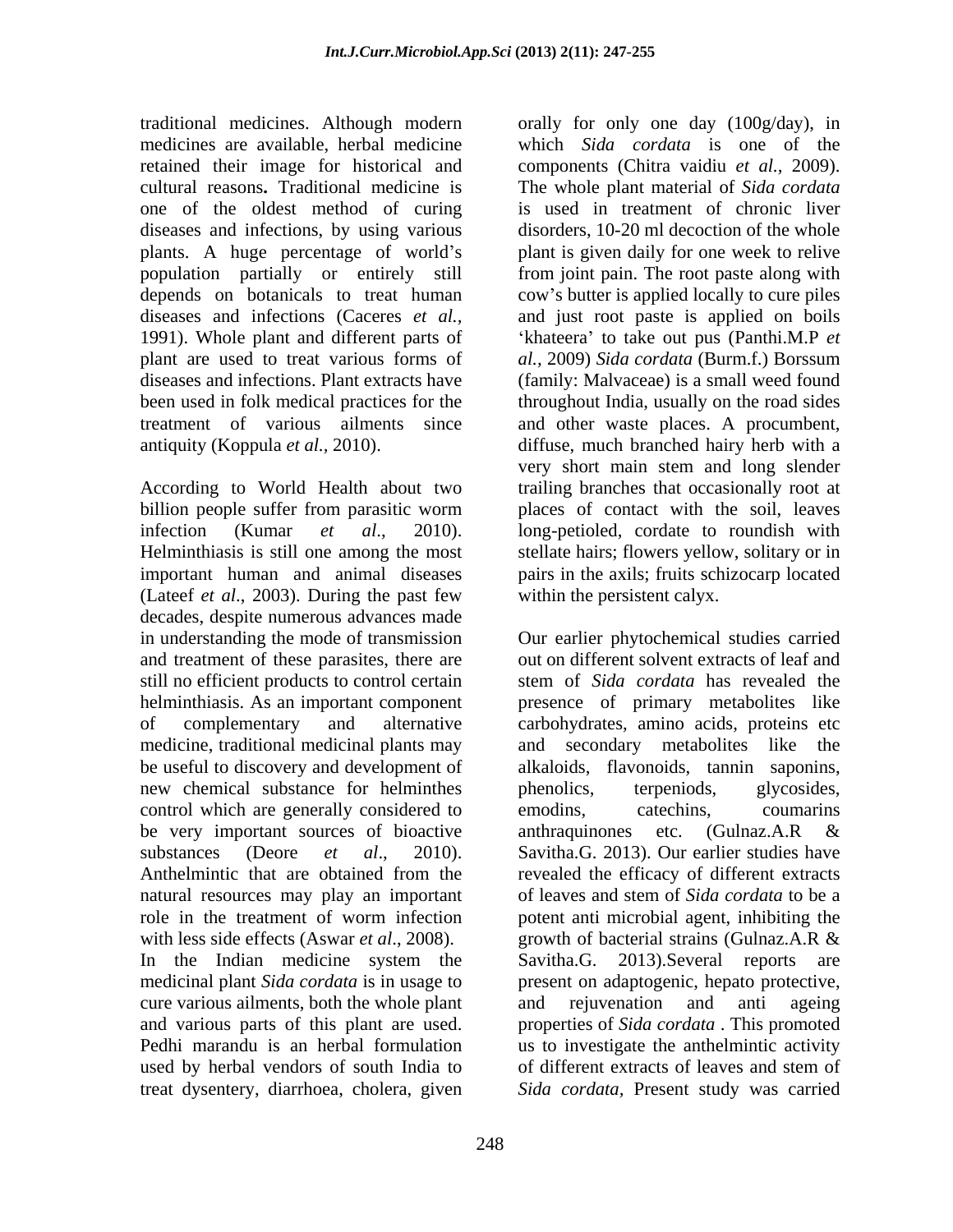out to find the anthelmintic activity of Mysore, and Karnataka, India. The worms *Sida cordata,* against the *Pheretima*

## **Materials and Methods**

### **Plant Collection**

Fresh plant material leaves & stem of *Sida cordata* was collected from its natural habitat, from the forest region of **Anthelmintic Activity** Somawarpet in Madekeri district Karnataka. The plant was identified and The adult Indian earthworms *Pheretima*<br>authenticated at National Ayurveda *posthuma* has anatomical and Dietetics Research Institute Bangalore, physiological resemblance with the stem) were washed in water, shade dried at room temperature and then homogenized to fine powder of 40 mesh sizes and stored

About 100gm of each leaf & stem powder<br>were subjected to extraction by a hot causal sized *Pheretima posthuma* were subjected to extraction by a hot percolation method with 150ml of solvents in their increasing polarity (petroleum ether, chloroform, ethyl acetate, ethanol and water respectively), in Soxhlet apparatus. Each solvent extraction step was carried out for 24 hrs. After extraction, the extracts were concentrated by evaporation and stored at 4°C for further study. The dried extracts (residue) containing Tween 20 (1%) and used for extracts of Petroleum ether, Chloroform,

*Pheretima posthuma* (Indian earthworm)

different extracts of leaves and stem of are washed with normal saline & water to *posthuma* (Indian earth worm) and identified by the HOD Department of compared with standard Albendazole. Zoology, Maharani s Science College for are washed with normal saline & water to remove all faecal matter and were Women, Mysore, and Karnataka, India.

### **Standard Drug**

Albendazole was taken as Standard drug in the present study.

## **Anthelmintic Activity**

authenticated at National Ayurveda *posthuma* has anatomical and (voucher no: RRCBI-11748). The intestinal parasites of human beings collected fresh plant materials (leaves  $\&$  (Suresh *et al.*, 2011) hence the in airtight bottles at 4<sup>°</sup>C. evaluation of anthelmintic activity test **Extraction of Plant Material** concentration of 5, 25, 50,100 mg/ml in were suspended in normal saline standard. Groups 4-8 are treated with screening the anthelmintic activity.<br>
Ethyl acetate, Ethanol and Water in<br>
different concentration (5mg/ml. 25 Worm Collection **mg/ml, 50 mg/ml, and 100mg/ml**). All the were collected from vermiculture tank, experiment. The mean time for paralysis on the fit the and<br>shortlends reactive of the worms and stamp of an washed with normal stame & water to<br>dide conden, agains the *Phoenixon* tendor of the college for the mean tendor of the state of the state of the state The adult Indian earthworms *Pheretima posthuma* has anatomical and physiological resemblance with the (Suresh *et al.*, 2011) hence the anthelmintic activity was evaluated on adult Indian earthworms as per Ghosh *et al.,* method (Ghosh.T *et al.,* 2005).For samples of the extract was prepared at the Tween 20 (1%) solution diluted with normal saline. Eight groups of nearly equal sized *Pheretima posthuma* (consisting of three earth worms each in triplicate) were released in to 30 ml of experimental formulation, first group serves as normal control which is treated only with normal saline, second group is treated with tween-20 along with normal saline serves as negative control, group three receive standard drug Albendazole at a concentration of 5mg/ml and it serves as extracts of Petroleum ether, Chloroform, Ethyl acetate, Ethanol and Water in different concentration (5mg/ml, test solutions and standard solutions were prepared freshly before starting the experiment. The mean time for paralysis was noted when no movement of any sort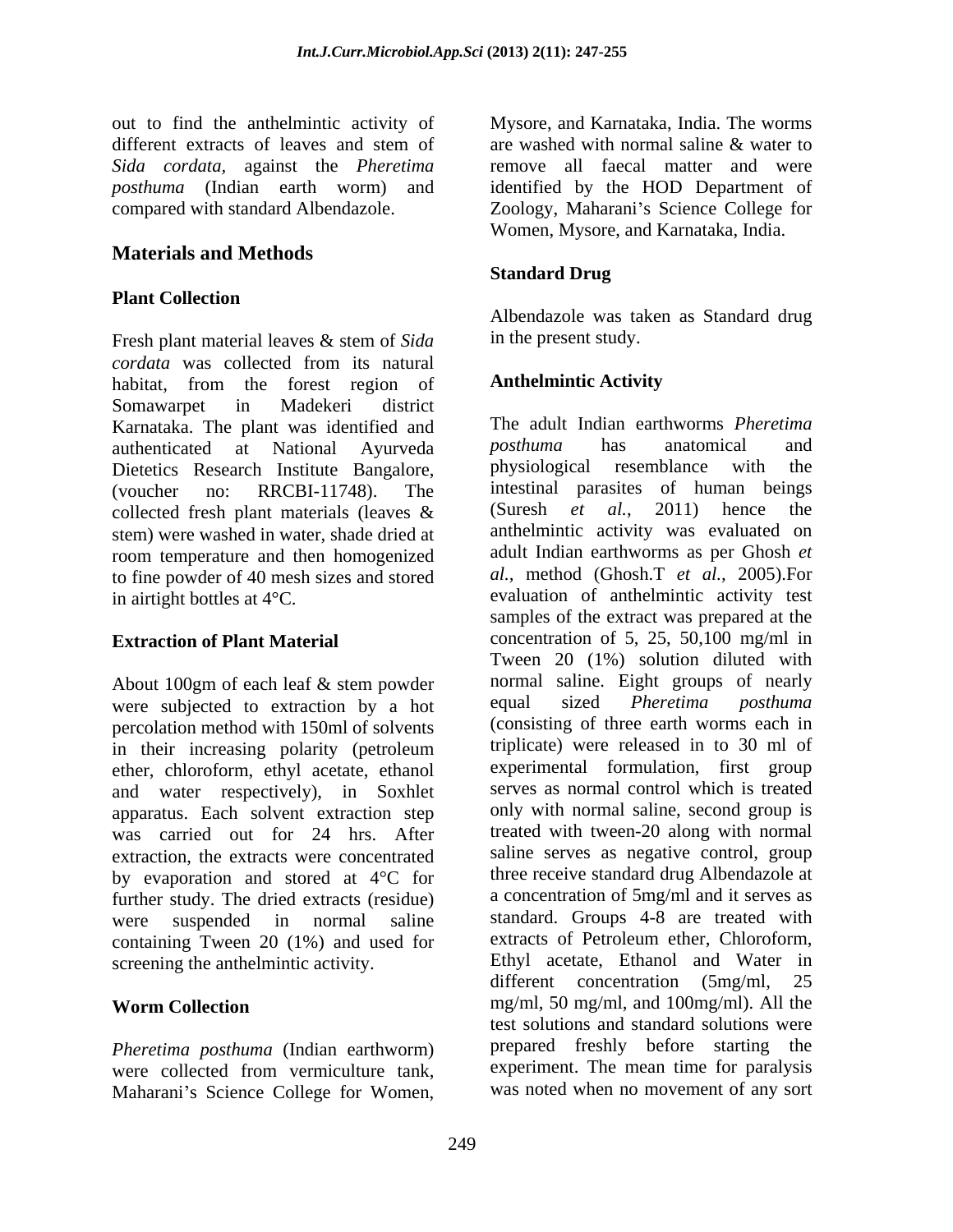could be observed, except when the worm Albendazole did the same at 95.2 was shaken vigorously, the time death of and114.8 min, but having a concentration worm (min) was recorded after of 5mg/ml.The worms in the control group ascertaining that worms neither moved were remain alive up to 24 hours of when shaken nor when given external observation. stimuli by putting motionless worms in  $50^0$  C warm water, no movement of results were compared with reference showed more significant effect on

The result were express as Mean  $\pm$  observations were made in the SEM.Statistical analysis was carried out

The anthelmintic activity of different leaf and stem extract of *Sida cordata* burm.f are shown in table(1-2) and in the figures over albendazol  $(1-4)$  concentrations.  $(1-4)$ . concentrations.

All the extract of *Sida cordata* leaf and stem exhibited anthelmintic activity in dose dependent manner. Significant extracts on the paralysis (or) helminthiasis activity was seen in the petroleum ether extract at 100mg/ml with 62.33 and 78 be indicated as water> ethanol>ethyl<br>minutes for paralysis and death acetate >chloroform>petroleum ether minutes for paralysis and death acetate >chloroform>petroleum ether respectively followed by water extract with 72.33 and 59.33 minutes for stem exhibited an increased paralytic as paralysis and death respectively in leaves. Well as helminthiatic effect over<br>In stem extracts significant anthelmintic albendazole at the given experimental activity was observed only in water extract with 75.30 and 62.33 minutes for paralysis and death respectively followed by ethanol with 89.40 and 90.33minutes in several plants have been reported<br>for paralysis and death respectively extract show anthelmintic property by several for paralysis and death respectively extract

observation.

worms confirms death. (Dey *et al*., 2012). the response of worms in case of paralysis, Death was concluded when the worms lost there was significant variation among the their motility followed with white results produced by the different extracts secretion and fading away of their body at different concentrations at 5, 25, 50, and colours (Karale *et al*., 2010). The Test 100mg/ml. The petroleum ether extract compound Albendazole treated samples. paralyzing the worms, in terms of **Statistical analysis** compared to that of water, ethanol, ethyl using one way ANOVA followed by extracts on the paralysis (or) helminthiasis Dunnett's multiple comparison tests.  $\qquad \qquad$  of the worm, according to the results may **Result and Discussion** could be downed to the concentration of Metadoxa did the same at 95.2<br>
was shaken vageously, the time deal of  $\alpha$  frame) and 148 min, but having a concentration<br>
was shaken vageously the time deal of  $\alpha$  frame) and the However, in leaf extracts when observed showed more significant effect on paralysis time, at every concentration acetate, chloroform, extracts. Similar observations were made in the anthelmintic activity as well. The effect of be indicated as petroleum ether > water >ethanol >ethyl acetate >chloroform extracts. In particular the petroleum ether extract of leaf exhibited an increased paralytic as well as helminthiatic effect over albendazole at the given experimental concentrations.

In stem extracts petroleum ether extracts showed least activity, The effect of of the worm, according to the results may be indicated as water> ethanol>ethyl acetate >chloroform>petroleum ether extracts. In particular the water extract of well as helminthiatic effect over albendazole at the given experimental concentrations.

Tannins, the secondary metabolite, found in several plants have been reported to show anthelmintic property by several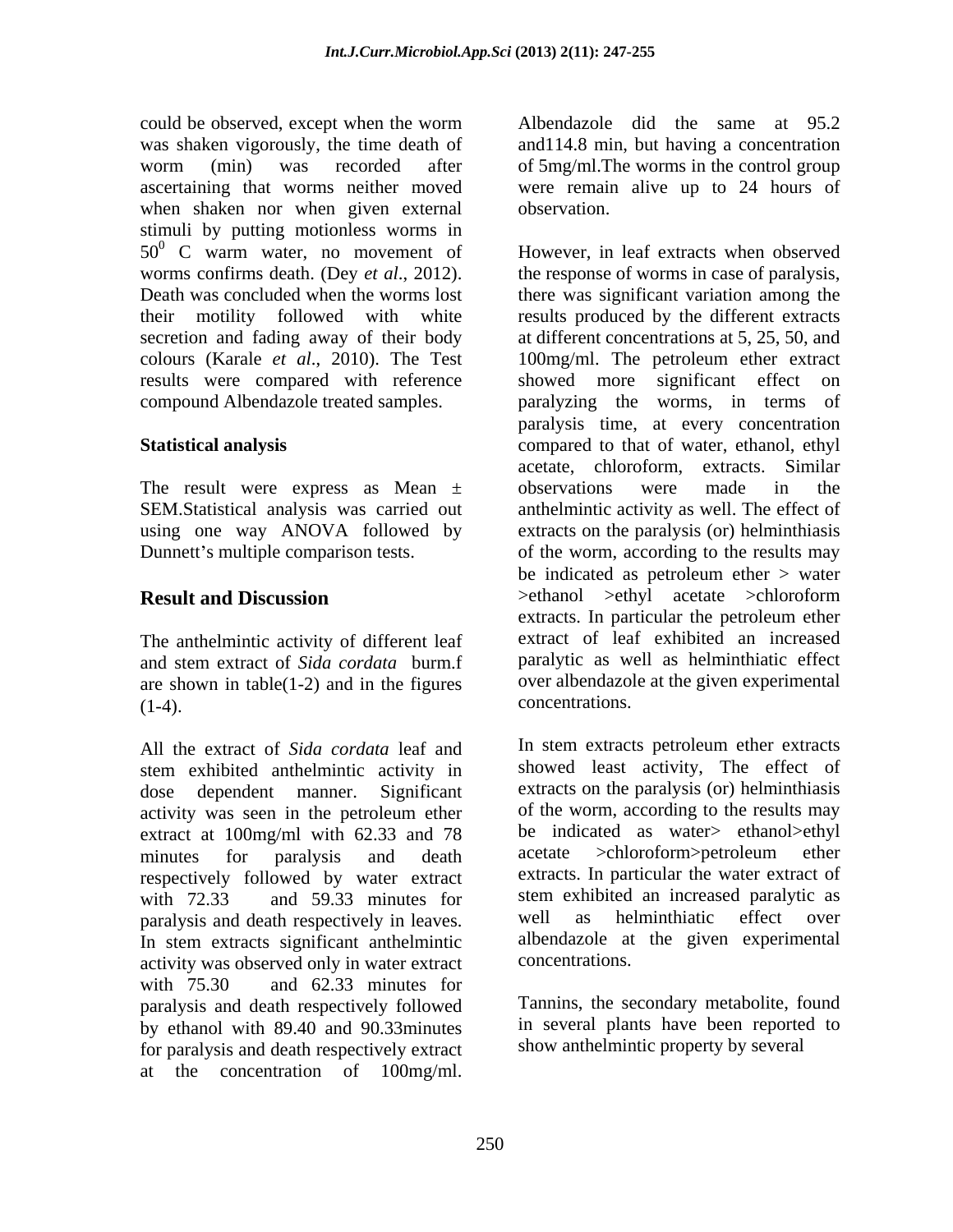|                |                                      | <b>Extract</b>            |                                   | <b>Response</b>                                                                          |                                                                                                                             |
|----------------|--------------------------------------|---------------------------|-----------------------------------|------------------------------------------------------------------------------------------|-----------------------------------------------------------------------------------------------------------------------------|
|                | S.No Group                           |                           | Dose(mg/ml)                       | Time taken for<br>paralysis (min)                                                        | Time taken for<br>death (min)                                                                                               |
|                |                                      | Normal control            | --------                          | $---$                                                                                    | ---------------                                                                                                             |
| $\gamma$<br>∠  | $\mathbf{I}$                         | Negative control          | --------------                    | ------------                                                                             | -------                                                                                                                     |
| $\overline{3}$ | $\rm III$                            | Standard<br>(Albendazole) | $5\overline{)}$                   | $95.20 \pm 0.02$                                                                         | $134.8 \pm 0.07$                                                                                                            |
| $\overline{4}$ | IV a<br>IV b<br>IV c<br>IV d         | Petroleum ether           | - 5<br>25<br>50<br>100            | $110.00 \pm$<br>$0.01***$<br>$94.50 \pm 0.50$<br>$72.57 \pm 0.02***$<br>$62.33 \pm 0.70$ | $168.30 \pm 0.38$<br>$142.00 \pm 0.80$<br>110.00 $\pm 0.50^*$<br>$78.00 \pm 0.09*$                                          |
| 5 <sup>5</sup> | V a<br>V b<br>Vc<br>V d              | Chloroform                | -5<br>25<br>50<br>100             | $158.00 \pm 0.20$<br>$105.38 \pm 0.66$<br>$98.30 \pm 0.0$<br>$83.00 \pm 0.20**$          | 198.00 $\pm$ 0.42<br>$153.50 \pm 0.07$<br>$102.43 \pm 0.42$<br>$98.00 \pm 0.13**$                                           |
| -6<br>-6       | VI a<br>VI b<br>VI c<br>VI d         | Ethyl acetate             | $\overline{5}$<br>25<br>50<br>100 | $160.50 \pm 0.38$<br>$128.30 \pm 0.70$<br>$108.00 \pm 0.52$<br>85.50.<br>$\pm 0.00***$   | $186.50 \pm 0.08$<br>$143.00 \pm 0.90$<br>98.45 $\pm$ 0.88**<br>$92.00 \pm 0.01***$                                         |
|                | VII a<br>VII b<br>VII c<br>VII d     | Ethanol                   | 5<br>25<br>50<br>100              | $140.00 \pm 0.70$<br>$115.38 \pm 0.50$<br>$95.38 \pm 0.00**$<br>79.56 $\pm$<br>$0.00***$ | $160.00 \pm 0.88$<br>$146.50 \pm 0.24$<br>$116.54 \pm 0.58***$<br>$90.00 \pm 0.01***$                                       |
| 8              | VIII a<br>VIII b<br>VIII c<br>VIII d | Water                     | -5<br>25<br>50<br>100             | $128.40 \pm 0.52$<br>$104.09 \pm 0.46$                                                   | 148.02 $\pm 0.90$<br>$96.00 \pm 0.46$<br>$86.20 \pm 0.00***$ 65.20 $\pm 0.01***$<br>72.33 $\pm$ 0.02*** 59.33 $\pm$ 0.03*** |

| Table.1 Anthelmintic activity of t<br>If the extracts of Leaf of Sida cordata |  |  |
|-------------------------------------------------------------------------------|--|--|
|-------------------------------------------------------------------------------|--|--|

\*Values are Mean  $\pm$  SEM (n=3 in each group, in triplicates). \*p < 0.05, \*\*p< 0.01, \*\*\* p< 0.001. One way ANOVA, followed by Dunnett's multiple comparison tests.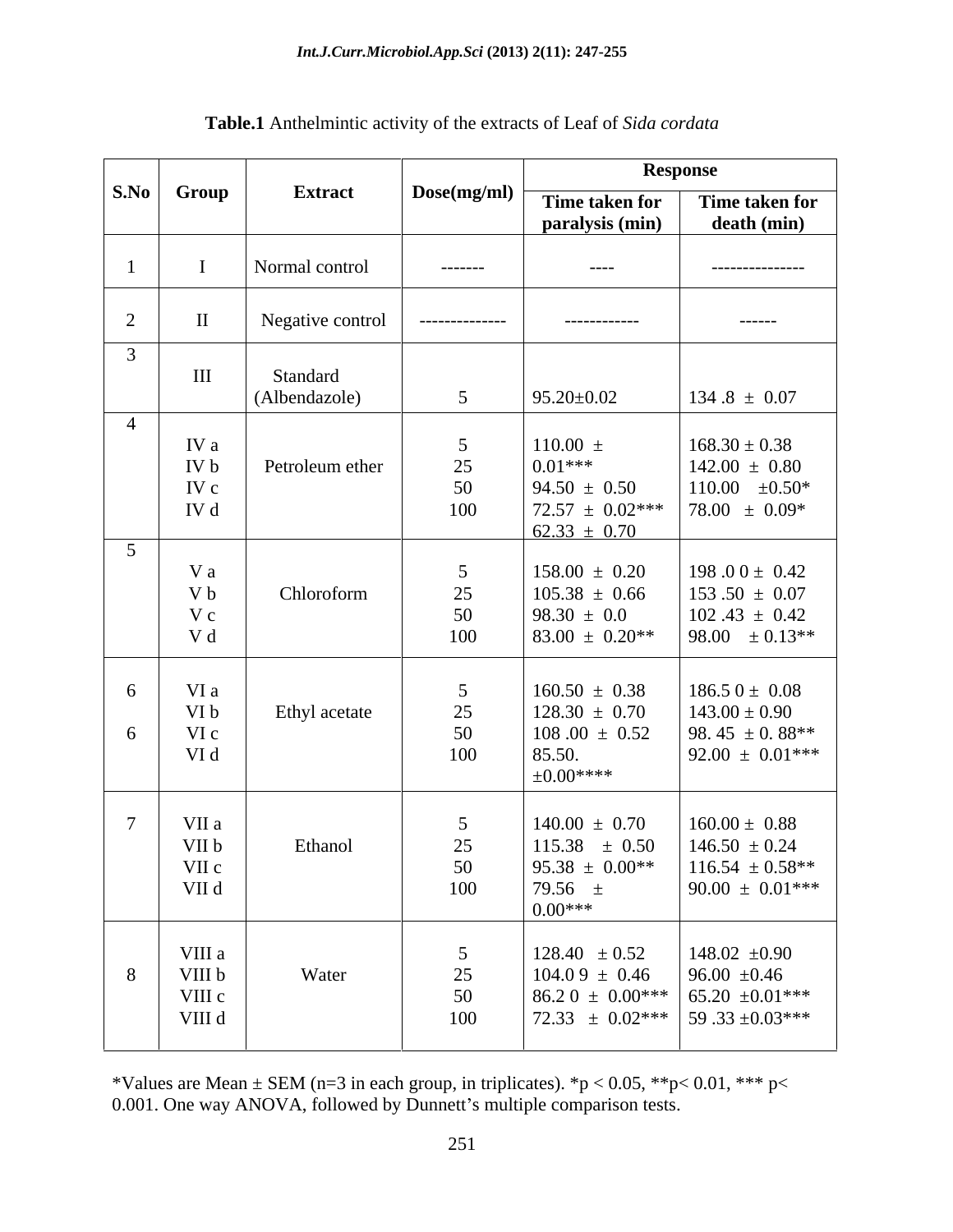|                 |                                  | <b>Extract</b>            | Dose(mg/ml)                                           | <b>Response</b>                                                                                     |                                                                                    |
|-----------------|----------------------------------|---------------------------|-------------------------------------------------------|-----------------------------------------------------------------------------------------------------|------------------------------------------------------------------------------------|
|                 | S.No Group                       |                           |                                                       | Time taken for<br>paralysis (min)                                                                   | Time taken for<br>death (min)                                                      |
|                 |                                  | Normal control            | --------------                                        | --------------                                                                                      | -----------------                                                                  |
|                 | $\mathbf{I}$                     | Negative control          | ----------------                                      | ---------------                                                                                     | -----------------                                                                  |
| $\mathcal{L}$   | $\rm III$                        | Standard<br>(Albendazole) | 5 <sup>5</sup>                                        | $95.20 \pm 0.02$                                                                                    | $114.8 \pm 0.07$                                                                   |
|                 | IV a<br>IV b<br>IV c<br>IV d     | Petroleum ether           | 25<br>50<br>100                                       | No response<br>No response<br>No response<br>$202.33 \pm 0.70$                                      | ---------<br>---------<br>---------<br>$178.00 \pm 0.09$                           |
| $5\overline{)}$ | V a<br>V b<br>V c<br>V d         | Chloroform                | $\overline{5}$<br>25<br>50<br>100                     | No response<br>No response<br>$248.30 \pm 0.0$<br>$183.00 \pm 0.20**$                               | ----------<br>----------<br>------------<br>$230.00 \pm 0.13$                      |
| -6              | VI a<br>VI b<br>VI c<br>VI d     | Ethyl acetate             | $5\overline{)}$<br>25<br>50<br>100                    | No response<br>No response<br>$150.50 \pm 0.38$<br>$140.30 \pm 0.70$                                | -------<br>$- - - - - -$<br>$196.0 \pm 0.88$<br>$170.00 \pm 0.70$                  |
| $7\overline{ }$ | VII a<br>VII b<br>VII c<br>VII d | Ethanol                   | $\overline{5}$<br>25<br>$50^{\circ}$<br>$\cup$<br>100 | $190.00 \pm 0.70$<br>$156.38 \pm 0.00$<br>$115.38 \pm 0.00$<br>$89.40 \pm 0.06^*$                   | $210.00 \pm 0.80$<br>$169.50 \pm 0.50$<br>$156.40 \pm 0.58$<br>$98.01 \pm 0.10***$ |
| 8               | VIII a<br>VIII b<br>VIII c       | Water                     | $\overline{\phantom{0}}$<br>25<br>50<br>100           | $150.60 \pm 0.92$<br>98.0 9 $\pm$ 0.06*** 156.00 $\pm$ 0.66<br>$75.03 \pm 0.02^{**}$ 62.33 ±0.10*** | $170.02 \pm 0.80$<br>$78.20 \pm 0.01***$ 65.20 $\pm 0.00***$                       |

**Table.2** Anthelmintic activity of the extracts of Stem of *Sida cordata*

\*Values are Mean  $\pm$  SEM (n=3 in each group, in triplicates). \*p < 0.05, \*\*p< 0.01, \*\*\* p< 0.001. One way ANOVA, followed by Dunnett's multiple comparison tests.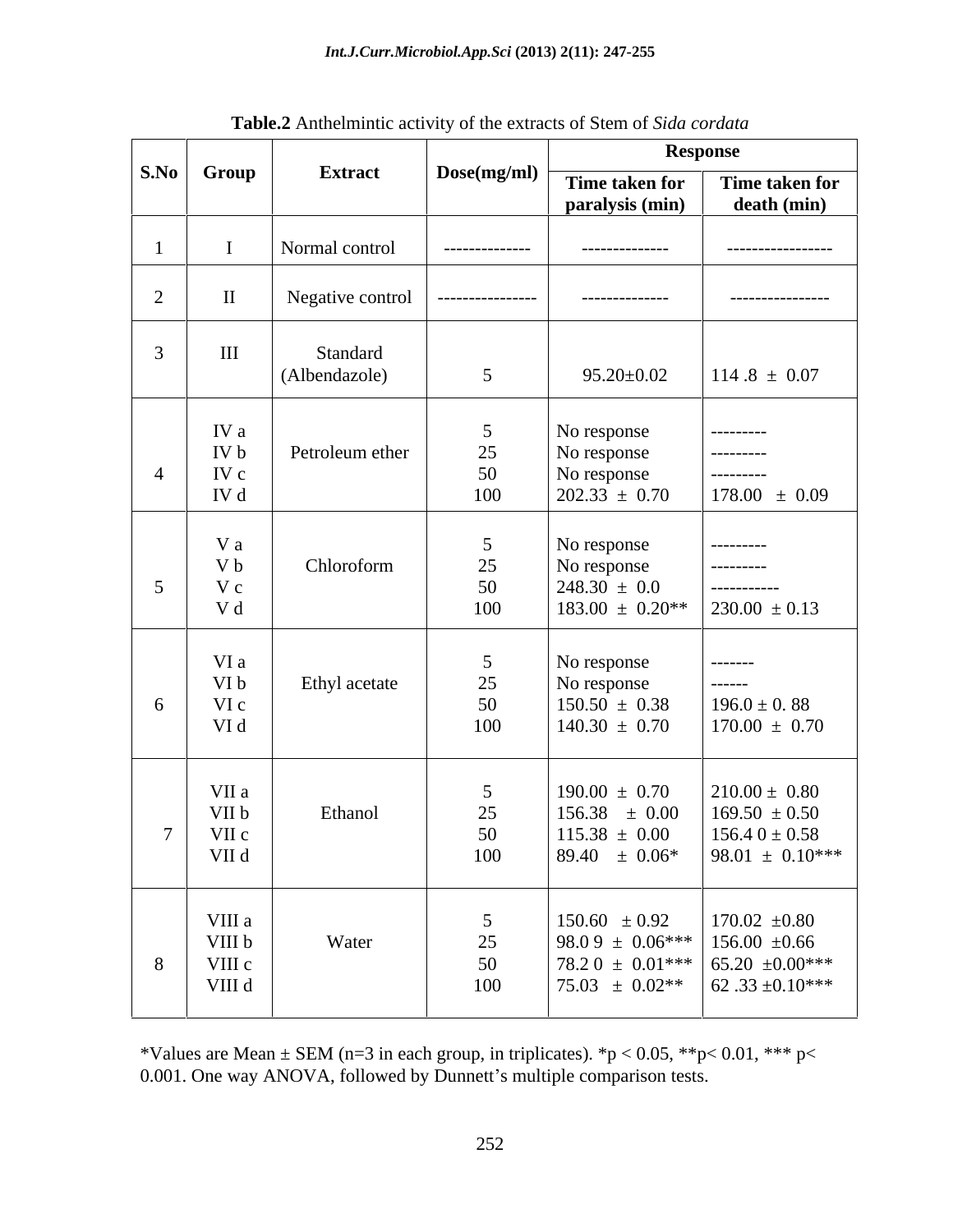





253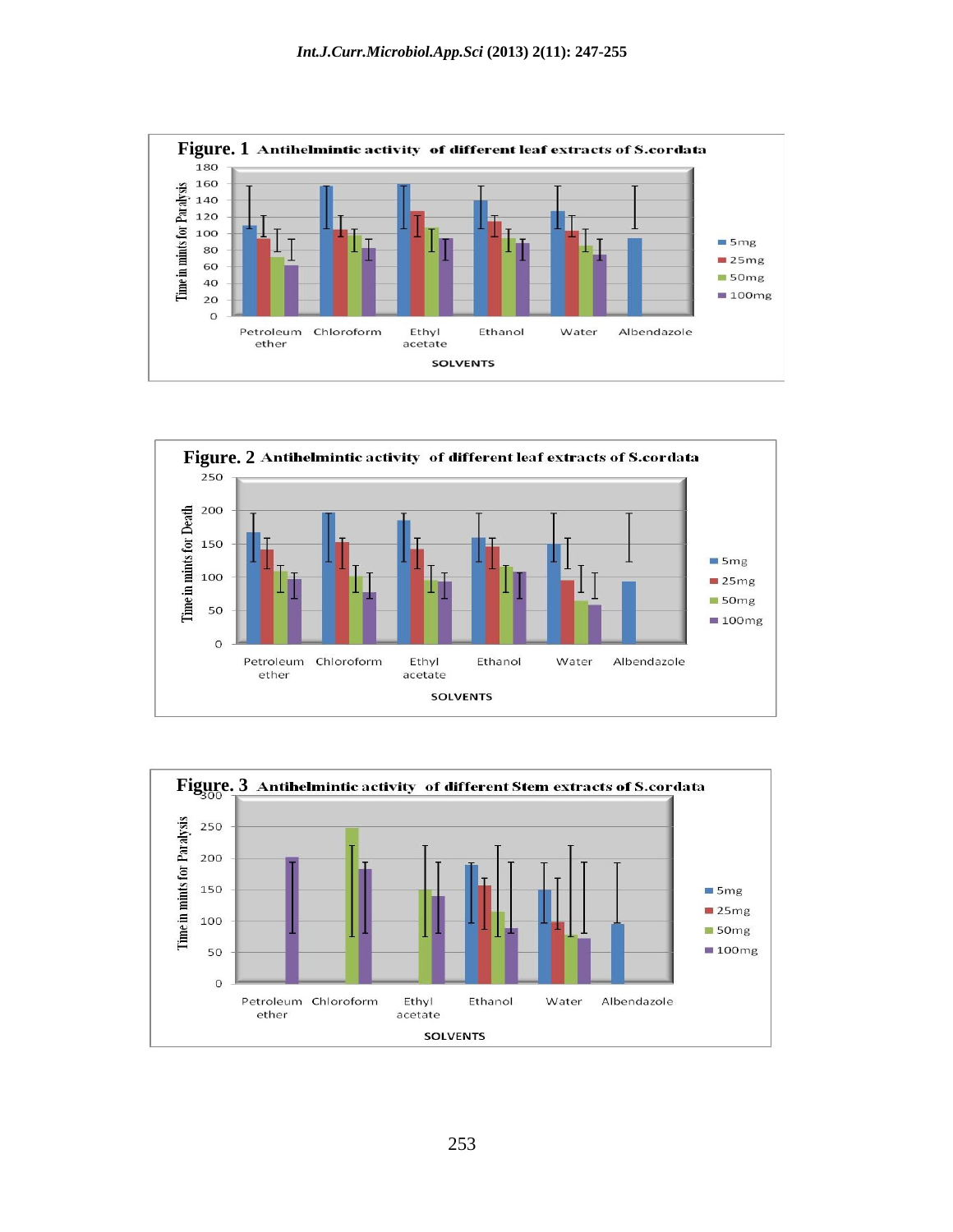

polyphenolic compounds, are shown to anthraquinones etc. (Gulnaz.A.R & interfere with energy generation in Savitha.G. 2013). Possible mechanism for helminth parasites by uncoupling anthelmintic activity may be due to the oxidative phosphorylation or binds to the presence of the secondary metabolites that glycoprotein on the cuticle of parasiteor may bind to free proteins in the they may interfere with free proteins in the gastrointestinal tract of host animal or gastrointestinal tract of host animal glycoprotein on the cuticle of the parasite (Thompson and Geary, 1995) and cause death. The nematode surface is rich in metabolites may also have a direct effect collagen extracellular matrix (ECM) on the viability on the pre-parasitic stages providing protective cuticle that forms exoskeleton, and is essential for viability (Page and Winter 2003). The mammalian skin also consists largely of collagen in the Hence further investigation and isolation form of fibrous bundles. Tannins by their of the active principles might help in the reactivity with the collagen matrix results findings of new herbal drug, which will be in the loss of flexibility, brings toughness effective against various parasitic in the skin and hence worms become immobile and non-functional leading to action for it. paralysis followed by death. The different extracts of leaf and stem of *Sida cordata* exhibited anthelmintic activity in dose dependent manner. Our earlier Aswar, M., Aswar U., Watkar B., Vyas phytochemical studies carried out on M., Wagh A. and Gujar KN, 2008. different solvent extracts of leaf and stem "Anthelmintic activity of *Ficus* of *Sida cordata* has revealed the presence of primary metabolites like carbohydrates, Athnasiadau, S., I.kyriazakis, F.jackson, amino acids, proteins etc and secondary metabolites like the alkaloids, flavonoids, effects of condensed tannins.

investigators (Athnasiadou *et al.*, 2001, tannin saponins, phenolics, terpeniods, Waller *et al.*, 1997). Tannins, the glycosides, emodins, catechins, coumarins tannin saponins, phenolics, terpeniods, glycosides, emodins, catechins, coumarins anthraquinones etc. (Gulnaz.A.R & Savitha.G. 2013).Possible mechanism for cause death. The other of helminthes.

> effective against various parasitic infections and to establish the mode of action for it.

## **References**

- Anthelmintic activity of *Ficus benghalensis Inter. J.Green Pharm.*
- R.L.coop. 2001.Direct Anthelmintic